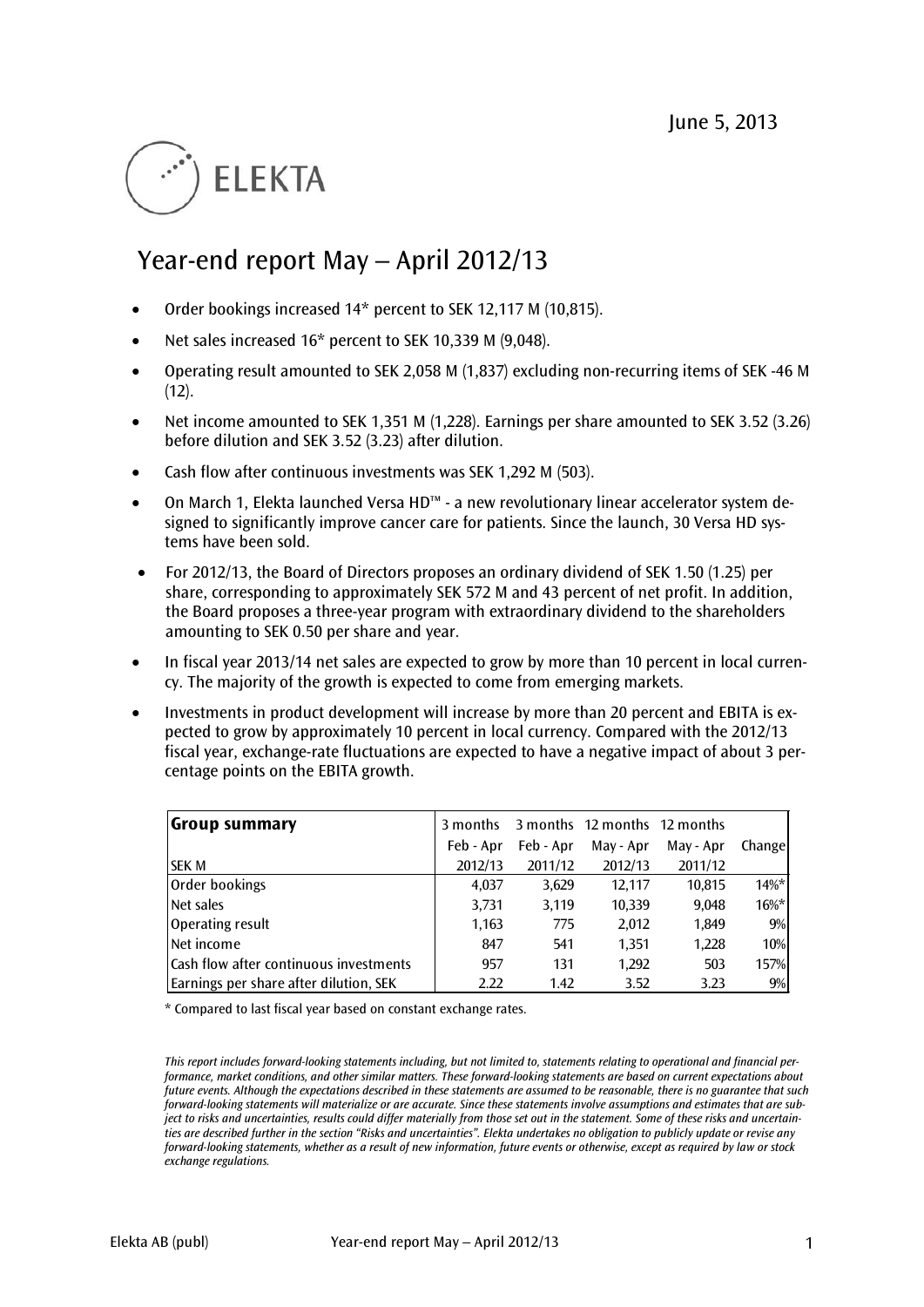#### **President and CEO comments**

I am very pleased and extremely proud of Elekta's performance in the 2012/13 fiscal year. We surpassed all financial objectives. Order bookings for the fourth quarter rose 15\* percent and the full-year increase was 14\* percent. Our assessment is that we will continue to grow faster than the market in general.

Elekta's performance in the Asia Pacific region was excellent and we strengthened our position as the market leader. Several countries in the region have taken a major step forward in the structural and long-term expansion of cancer care.

Order bookings in Europe were strong and entirely in line with our expectations. The demand scenario is favorable in most parts of Europe where Elekta continues to offer solutions for qualitative and costefficient cancer care for growing numbers of patients. It was also gratifying to note stronger sales in the Middle East during the fourth quarter.

In North America, Elekta's sales activities gradually strengthened during the latter part of the fiscal year and Elekta's order bookings and sales were strong in the fourth quarter. However, the general market in the US has been affected by uncertainty regarding reimbursement levels for radiation therapy and the outcome of health care reform.

We launched the new linear accelerator, Versa HD<sup>TM</sup>, during the fourth quarter. This system has a unique combination of high dose rates, good resolution, speed and low radiation leakage, all key elements for improving cancer care. Since the launch we have sold 30 systems and the first patients have already undergone treatment using Versa HD™.

The fourth quarter broke all records in terms of deliveries and net sales grew with 25\* percent. For the full-year, growth of net sales was 16\* percent. Operating result rose 17\* percent for the full year. This increase is related to the higher sales volumes. Exchange-rate effects impacted growth in operating profit by 5 percentage points.

Elekta sees considerable potential for continued growth, primarily through expansion in emerging markets, but also by strengthening our position in established markets. As we look forward to the coming year, we predict that the favorable market demand, in general, will continue. We also expect to see a strong performance in emerging markets.

We are the pioneer and inventor within several areas of modern cancer care and treatment of neurological disorders. This includes stereotactic radiosurgery, stereotactic radiotherapy, image guided radiotherapy and brachytherapy. To further strengthen our leadership we will increase our investments in research and development, for the coming year by more than 20 percent. We have an extensive product development program focusing on, for instance, integrated software solutions, brachytherapy and image guided radiation therapy. The project which aims to enable treatment combined with advanced magnetic resonance imaging (MRI) is progressing well. Together with the members of the research consortium we look forward to intensify this effort.

Cash flow after continuous investments was strong and amounted to SEK 1,292 M (503) for the year. We achieved a cash conversion of 76 percent, which is well above our target for the year.

Elekta has reached a leading market position, good cash generation and a strong balance sheet. Based on that, the Board proposes to increase the ordinary dividend to SEK 1.50 (1.25) per share. In addition, the Board proposes a three-year program with extraordinary dividend to the shareholders amounting to SEK 0.50 per share and year.

In fiscal year 2013/14 net sales are expected to grow by more than 10 percent in local currency. The majority of the growth is expected to come from emerging markets.

Investments in product development will increase by more than 20 percent and EBITA is expected to grow by approximately 10 percent in local currency. Compared with the 2012/13 fiscal year, exchange-rate fluctuations are expected to have a negative impact of about 3 percentage points on the EBITA growth.

Tomas Puusepp, President and CEO

\* Compared to last fiscal year based on constant exchange rates. Operating result excluding non-recurring items.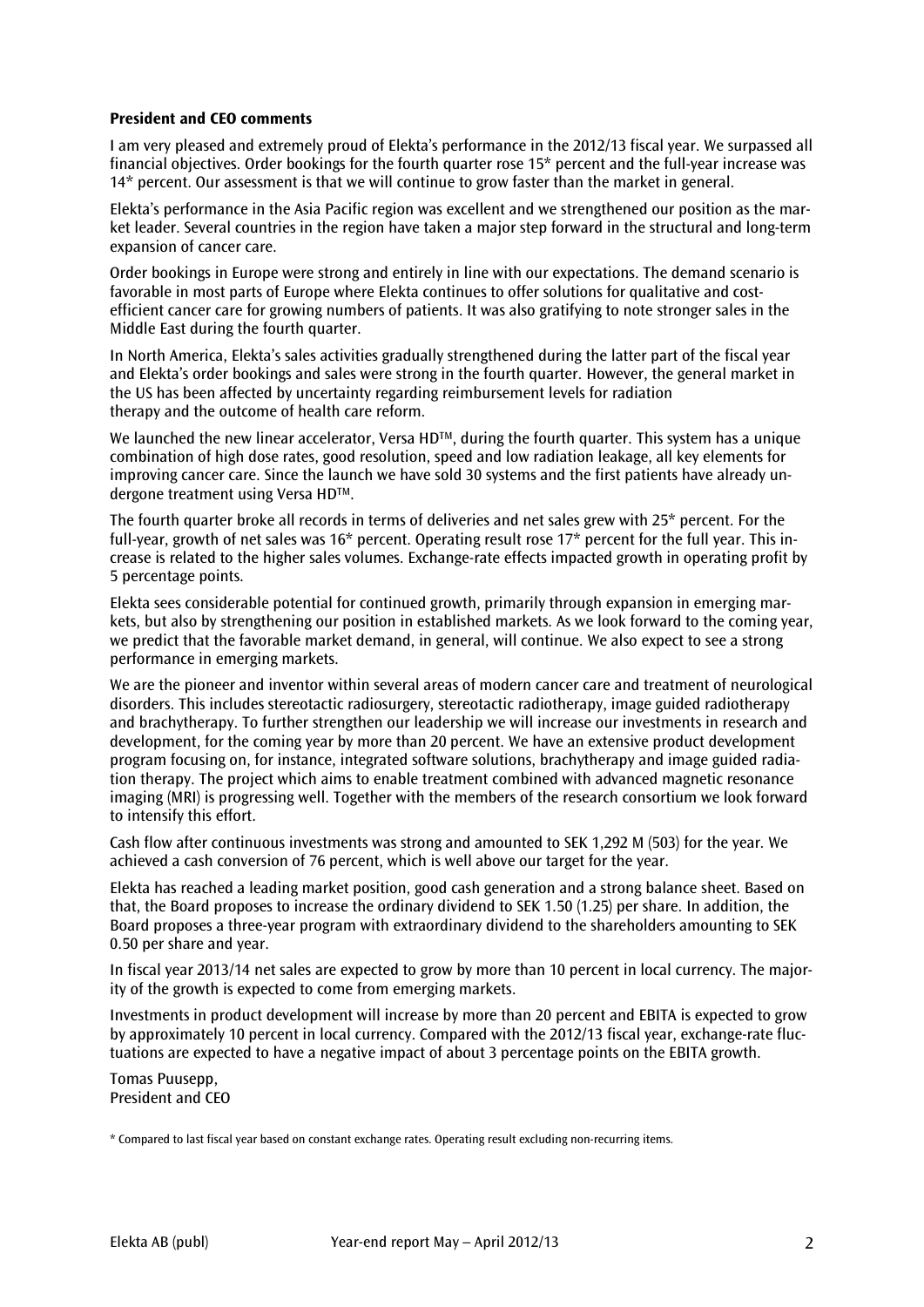*Presented amounts refer to the fiscal year 2012/13 unless otherwise stated. Amounts within parentheses indicate comparative values for the previous fiscal year.* 

#### **Order bookings and order backlog**

Order bookings increased 12 percent to SEK 12,117 M (10,815) and 14 percent based on constant exchange rates. During the fourth quarter order bookings amounted to SEK 4,037 M (3,629).

Order backlog was SEK 11,942 M, compared to SEK 10,546 M on April 30, 2012. Order backlog is converted at closing exchange rates. The translation of the backlog at exchange rates on April 30, 2013 compared to exchange rates on April 30, 2012 resulted in a negative translation difference of SEK 522 M.

| <b>Order bookings</b>           |           | 3 months 3 months |         |           | 12 months 12 months |         |
|---------------------------------|-----------|-------------------|---------|-----------|---------------------|---------|
|                                 | Feb - Apr | Feb - Apr         | Changel | May - Apr | May - Apr           | Changel |
| <b>ISEK M</b>                   | 2012/13   | 2011/12           |         | 2012/13   | 2011/12             |         |
| <b>INorth and South America</b> | 1.621     | 1.487             | 9%      | 4.470     | 4.081               | 10%     |
| Europe, Middle East and Africa  | 1.331     | 1.074             | 24%     | 3,878     | 3,653               | 6%      |
| Asia Pacific                    | 1,085     | 1,068             | 2%      | 3,769     | 3,081               | 22%     |
| <b>Group</b>                    | 4,037     | 3,629             | 11%     | 12,117    | 10.815              | 12%     |

#### **Market development**

#### *North and South America*

Order bookings rose 10 percent. Based on unchanged exchange rates, order bookings rose 9 percent.

In the US, Elekta's order bookings and sales have gradually strengthened during the latter part of the fiscal year and growth was strong in the fourth quarter. The general market in the US has been affected by uncertainty regarding reimbursement levels for radiation therapy and the outcome of health care reform. Demand for Elekta's cancer treatment solutions was strong in Canada. The underlying growth in demand in the region is expected to continue, mainly due to a growing and aging population.

As with other emerging markets, the South American market is driven by a substantial shortage of treatment capacity and focus on improving cancer care. Combined with Elekta's increasing presence in selected countries, this level of progress supports the company's growth prospects on this continent. An extensive procurement program of radiation treatment equipment is currently taking place in Brazil, which has impacted other levels of activity in the country.

The contribution margin for the region was 35 percent (37).

#### *Region Europe, Middle East and Africa*

Order bookings rose 6 percent. Based on unchanged exchange rates, order bookings rose 10 percent.

The market trend in Europe has been positive. Elekta achieved a particular strong growth in UK, Germany and Russia. Demand is driven by investments in new radiation treatment capacity as well as by replacement of existing installed base of linear accelerators. In the fourth quarter, improvements were noted in the Middle East region.

The contribution margin for the region was 36 percent (35).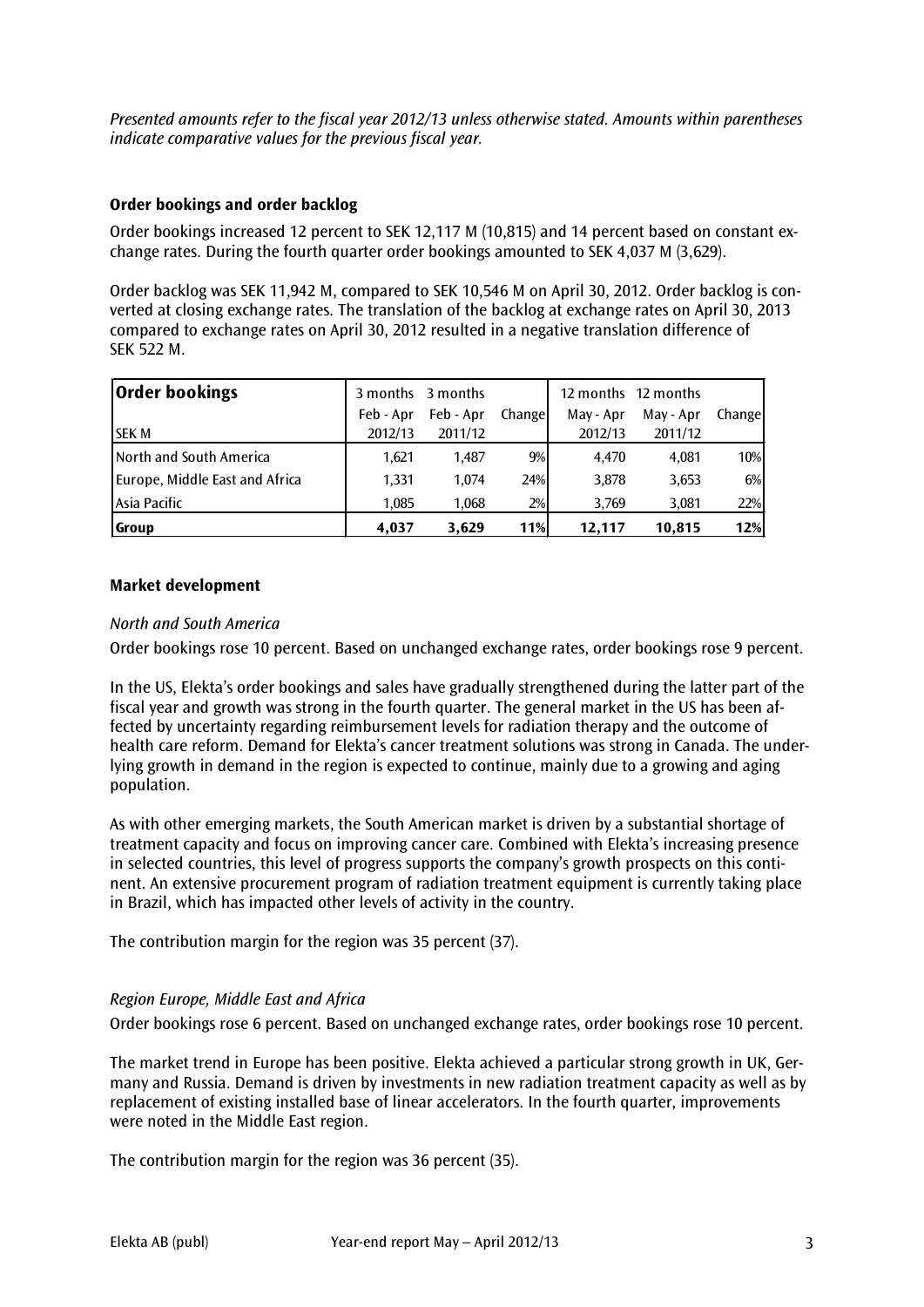#### *Region Asia Pacific*

The trend was strong as order bookings rose 22 percent. Based on unchanged exchange rates, order bookings rose 23 percent.

Elekta is the market leader in the region. China, India and other high growth markets accounted for a substantial share of Elekta's growth during the year. China is now Elekta's second largest market. By maintaining a focus on growth, the company is well positioned to support care providers in these countries in their endeavor to advance and enhance cancer care.

The positive demand trend in Japan continued during the year. Elekta has a strong presence in neurosurgery and software, and is well positioned to further increase its market share in oncology.

The contribution margin for the region was 32 percent (32).

#### **Net sales**

Net sales increased 14 percent to SEK 10,339 M (9,048). Based on constant exchange rates, net sales grew by 16 percent. In the fourth quarter, deliveries were strong and net sales increased by 20 percent to SEK 3,731 M (3,119). Based on constant exchange rates, net sales grew by 25 percent in the fourth quarter.

| Net sales                      |           | 3 months 3 months |        |           | 12 months 12 months |        |
|--------------------------------|-----------|-------------------|--------|-----------|---------------------|--------|
|                                | Feb - Apr | Feb - Apr         | Change | May - Apr | May - Apr           | Change |
| <b>SEK M</b>                   | 2012/13   | 2011/12           |        | 2012/13   | 2011/12             |        |
| North and South America        | 1.149     | 1,009             | 14%    | 3,521     | 3,122               | 13%    |
| Europe, Middle East and Africa | 1,436     | 1.131             | 27%    | 3,561     | 3,206               | 11%    |
| LAsia Pacific                  | 1.146     | 979               | 17%    | 3.257     | 2.720               | 20%    |
| <b>Group</b>                   | 3.731     | 3.119             | 20%    | 10,339    | 9,048               | 14%    |

#### **Earnings**

Operating result excluding non-recurring items increased 12 percent to SEK 2,058 M (1,837). The effect from changes in exchange rates was negative by approximately SEK 90 M, including hedges. Operating margin, excluding non-recurring items amounted to 20 percent (20). Gross margin was 46 percent (47). The lower gross margin is mainly related to currency and geographical mix. Selling and administrative expenses in relation to net sales decreased by 0.7 percentage points to 19.6 percent. This is related to increased efficiency.

Research and development expenditures, before capitalization of development costs, increased to SEK 894 M (778) equal to 9 percent (9) of net sales.

During the fourth quarter operating profit excluding non-recurring items increased 36 percent to SEK 1,185 M (870). Operating margin excluding non-recurring items amounted to 32 percent (28)

The change in unrealized exchange rate effects from cash flow hedges amounted to SEK 34 M (-94) and is reported in other comprehensive income. Closing balance of unrealized exchange rate effects from cash flow hedges in shareholders' equity was SEK 68 M (34) exclusive of tax.

Net financial items amounted to SEK -212 M (-141). Financial net was negatively affected by participations in associates due to start-up costs in one of the associates.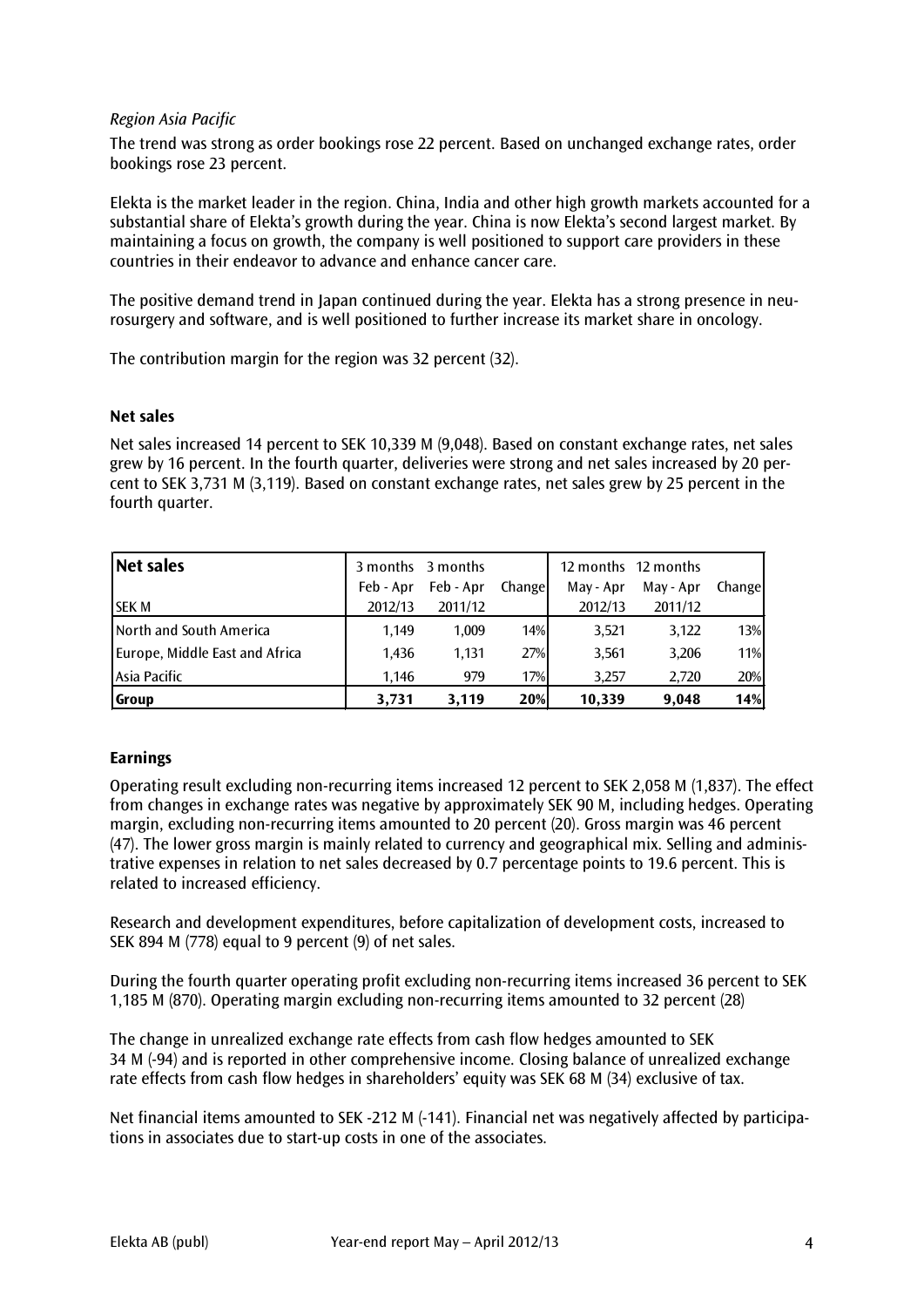Elekta's ongoing incentive programs have affected the operating result by SEK 21 M (-35). The 2010/13 performance share plan did not meet the EPS target for payout.

Income before tax amounted to SEK 1,800 M (1,708). Tax expense amounted to SEK -449 M (480) or 25 percent (28). Net income amounted to SEK 1,351 M (1,228).

Earnings per share amounted to SEK 3.52 (3.26) before dilution and SEK 3.52 (3.23) after dilution. In September 2012 a 4:1 share split was conducted. All data per share has been restated pro forma.

Return on shareholders' equity amounted to 27 percent (29) and return on capital employed amounted to 21 percent (28).

#### **Investments and depreciation**

Investments in intangible and tangible fixed assets amounted to SEK 544 M (432). Amortization of intangible assets and depreciation of tangible fixed assets amounted to SEK 349 M (295). Capitalization of development costs and amortization of capitalized development costs amounted to net SEK 211 M (201), of which 179 M (174) relates to the R&D function. Capitalization within the R&D function amounted to SEK 286 M (246) and amortization to SEK 107 M (72).

#### **Liquidity and financial position**

For the year as well as the fourth quarter cash flow was strong due to high earnings growth and a broadly unchanged working capital, resulting in a lower working capital to net sales ratio. Cash conversion was 76 percent. Cash flow from operating activities was SEK 1,870 M (935). Cash flow after continuous investments was 1,292 M (503) and cash flow after investments, which includes acquisitions, amounted to SEK 1,208 M (-2,663).

The balance sheet has been affected by changes in exchange rates. Important foreign currencies used for translation of the balance sheet have decreased in value during the year. The exchange rate effect from the translation of cash and cash equivalents amounted to SEK -156 M (31). The translation difference in long-term interest-bearing liabilities amounted to SEK -52 M (233). Shareholder's equity has been affected by exchange rate differences amounting to SEK -353 M (180).

Cash and cash equivalents amounted to SEK 2,567 M (1,895) and interest-bearing liabilities amounted to SEK 4,552 M (4,530). Thus, net debt amounted to SEK 1,985 M (2,635). Net debt/equity ratio was 0.36 (0.53).

#### **Significant events during the year**

#### *Acquisition of Radon*

On June 19, 2012, Elekta acquired Radon Ltda. group, the leading linear accelerator (linac) service company in Brazil. The acquisition price consists of one fixed amount of SEK 69 M (BRL 21 M) and one variable amount of SEK 20 M (BRL 6 M). Elekta has consolidated Radon from June 19, 2012. Goodwill and identifiable intangible assets amount to approximately SEK 86 M (BRL 26 M) calculated with the full variable amount of the acquisition price. Transaction costs related to the acquisition amount to less than SEK 1 M. Radon has added net sales to Elekta by SEK 15 M during the year. From the date of acquisition Radon has contributed with an operating result of SEK -1 M.

#### *Elekta won USD 35 million tender in China*

In August, 2012, Elekta won a major tender where the Health Department of the People's Liberation Army (PLA) is expanding its capacity to treat cancer. The total value of the contract amounts to USD 35 million, making it Elekta's largest deal ever in China. The majority of the order was booked in the second quarter.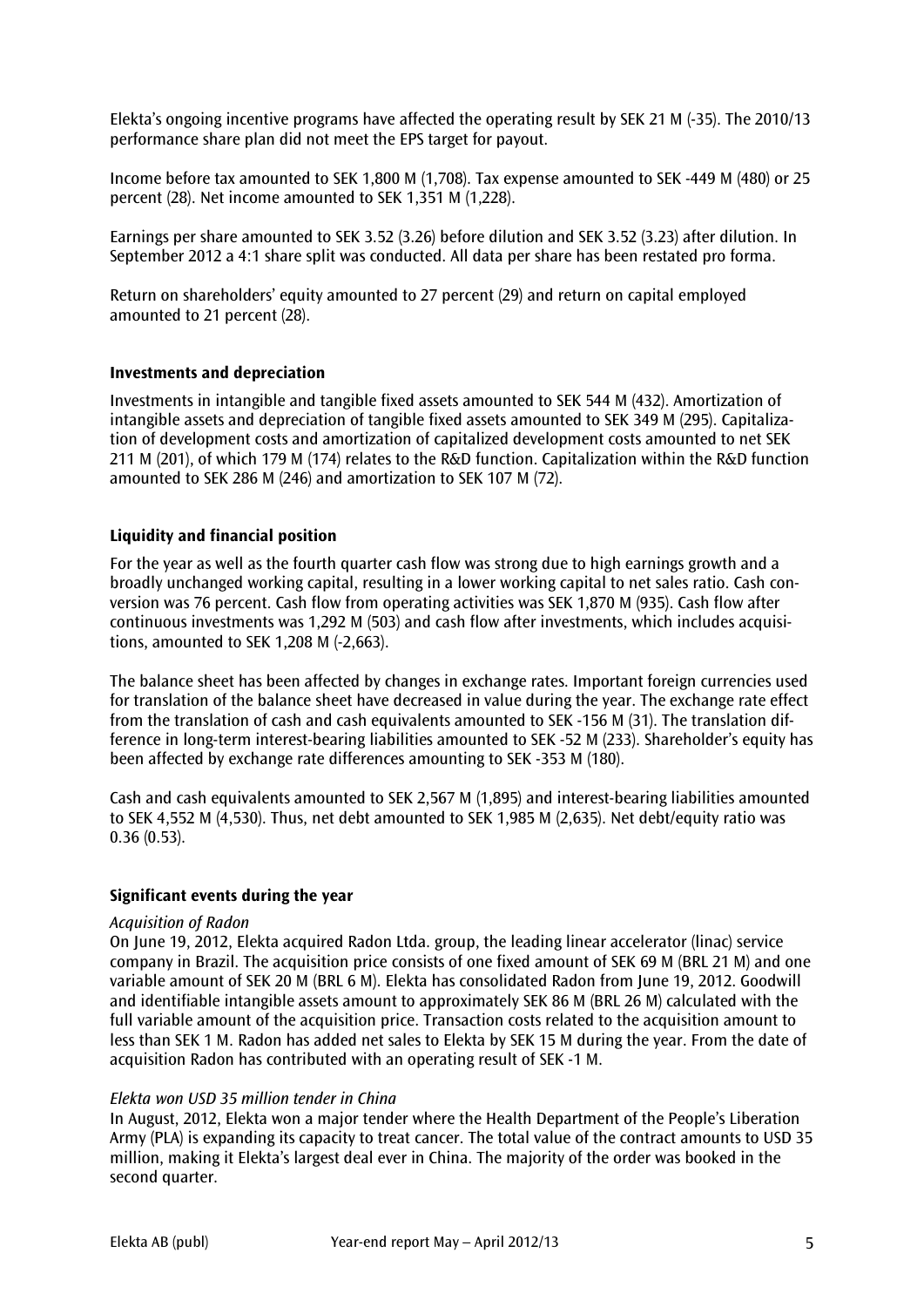#### *Launch of Versa HD™*

On March 1, Elekta launched Versa HD™ - a new revolutionary linear accelerator system designed to significantly improve cancer care for the patients. Featuring high dose delivery and precision beam shaping, Versa HD is designed for improved treatment optimization and higher efficiency.

#### *Varian Medical Systems filed a lawsuit in the United States against Elekta*

The lawsuit with Varian Medical Systems continues and Elekta is defending itself against the allegations made. The costs so far amount to SEK 46 M and have affected the result for the year 2012/13. At present no assessment can be made regarding the total costs.

#### **Significant events after the reporting period**

On May 24, Elekta entered into a Revolving Credit Facility with a group of core Banks. The facility is for 175 MEUR with a five year tenor and will be used a as a liquidity back up facility. The new agreement replaces the previous facility that matured in April 2013.

#### **Employees**

The average number of employees was 3,336 (3,162). The average number of employees in the Parent Company was 25 (22).

The number of employees on April 30, 2013 totaled 3,488. On April 30, 2012, the number of employees in Elekta totaled 3,366.

#### **Shares**

In September 2012 a 4:1 share split was conducted. During the period 451,854 new B-shares were subscribed through exercise of warrants distributed within the framework of the established employee option programs and 17,336 new B-shares through conversion of convertibles. Total number of registered shares on April 30, 2013 was 382,824,016 divided between 14,250,000 A-shares and 368,574,016 B-shares.

#### **Dividend and proposal to repurchase shares**

In accordance with the company's dividend policy, the Board proposes an ordinary dividend of SEK 1.50 (1.25) per share for 2012/13, corresponding to approximately SEK 572 M and 43 percent of net profit. In addition, the Board proposes a three-year program with extraordinary dividend to the shareholders amounting to SEK 0.50 per share and year.

The Board intends to propose to the Annual General Meeting to renew the authorization for the Board to repurchase a maximum of 10 percent of the number of shares outstanding in Elekta AB.

#### **Outlook for fiscal year 2013/14**

In fiscal year 2013/14 net sales are expected to grow by more than 10 percent in local currency. The majority of the growth is expected to come from emerging markets.

Investments in product development will increase by more than 20 percent and EBITA is expected to grow by approximately 10 percent in local currency. Compared with the 2012/13 fiscal year, exchange-rate fluctuations are expected to have a negative impact of about 3 percentage points on the EBITA growth.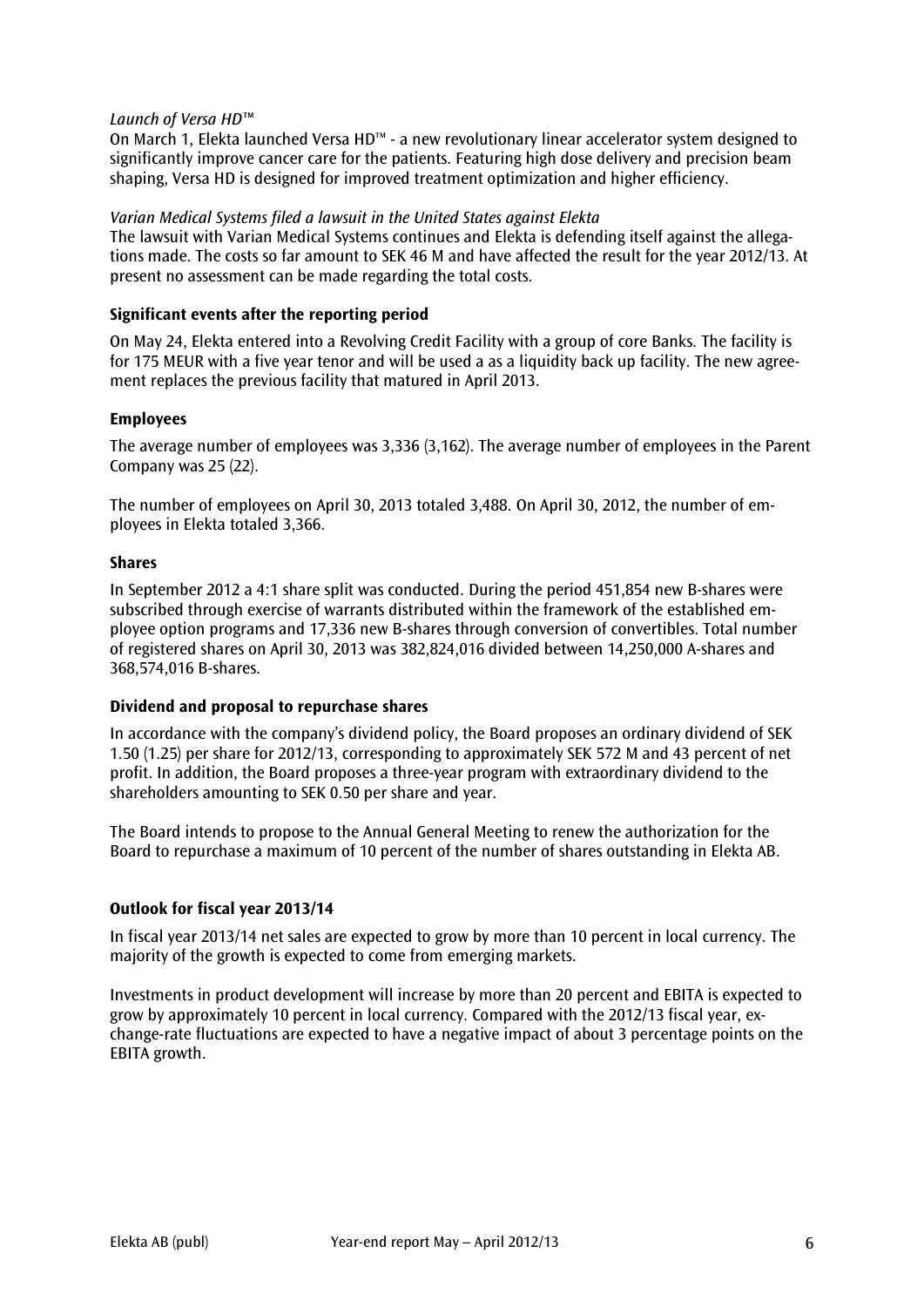#### **Risks and uncertainties**

Elekta's presence in a large number of geographical markets exposes the Group to political and economic risks on a global scale or in individual countries.

The competitive landscape for Elekta is continuously changing. The medical equipment industry is characterized by rapid technological developments and continuous improvements of industrial knowhow, resulting in companies launching new products and improved methods for treatment. Elekta strives to be the leader in innovation and offer the most competitive product portfolio, developed in close collaboration with key research leaders in the field. To secure the proceeds of research investments, it is of importance that such new products and technology are protected from the risk of improper use by competitors. When possible and deemed appropriate, Elekta protects its intellectual property rights by way of patents, copyrights and trademark registrations.

Elekta sells solutions through its direct sales force and through an external network of agents and distributors. The company's continued success is dependent on the ability to establish and maintain successful relationships with customers. Elekta is continuously evaluating how to enter new markets considering both the opportunities and the risks involved. There are regulatory registration requirements with each new market that potentially could delay product introductions and certifications. The stability of the political system in certain countries and the security situation for employees traveling to exposed areas are constantly evaluated. Corruption is a risk and an obstacle for development and growth in some countries. Elekta has implemented a specific anti-corruption policy to guide the business by aiming to be in line with national and international regulations and best practices against corruption.

Elekta's operations comprise several markets that expose the group to a vast number of laws, regulations, policies and guidelines regarding, for example, health, security, environmental matters, trade restrictions, competition and delivery of products. Elekta's quality systems describes these requirements, which are reviewed and certified by external supervisory bodies and are regularly inspected by authorities in applicable countries, for example the US FDA. Non-compliance of, for example, safety regulations can result in delayed or stopped deliveries of products. Changes in regulations and rules might also increase Elekta's costs and delay the development and introduction of new products.

Elekta depends also on the capability of producing advanced medical equipment, which requires highly qualified personnel. The Company's ability to attract and retain qualified personnel and management has a significant impact on the future success of the group.

Weak economic development and high levels of public debt might, in some markets, mean less availability of financing for private customers and reduced future health care spending by governments. Political decisions that could impact the healthcare reimbursement systems also constitute a risk factor. Elekta's ability to commercialize products is dependent on the reimbursement level that hospitals and clinics can obtain for different types of treatments. Alterations in the existing reimbursement systems related to medical products, or implementation of new regulations, might impact future product mix in specific markets.

Elekta's ability to deliver treatment equipment relies largely on customers' readiness to receive the delivery and pay within the agreed timeframe. Failure to do so can result in delayed deliveries and corresponding delayed revenue recognition. The Group's credit risks are normally limited since customer operations are, to a large extent, financed either directly or indirectly by public funds.

Elekta's production sites depend on a number of suppliers for components. There is a risk that those suppliers might change their terms, or that delivery difficulties might occur due to circumstances beyond the company's control. Critical suppliers are regularly followed up regarding delivery precision and quality of components.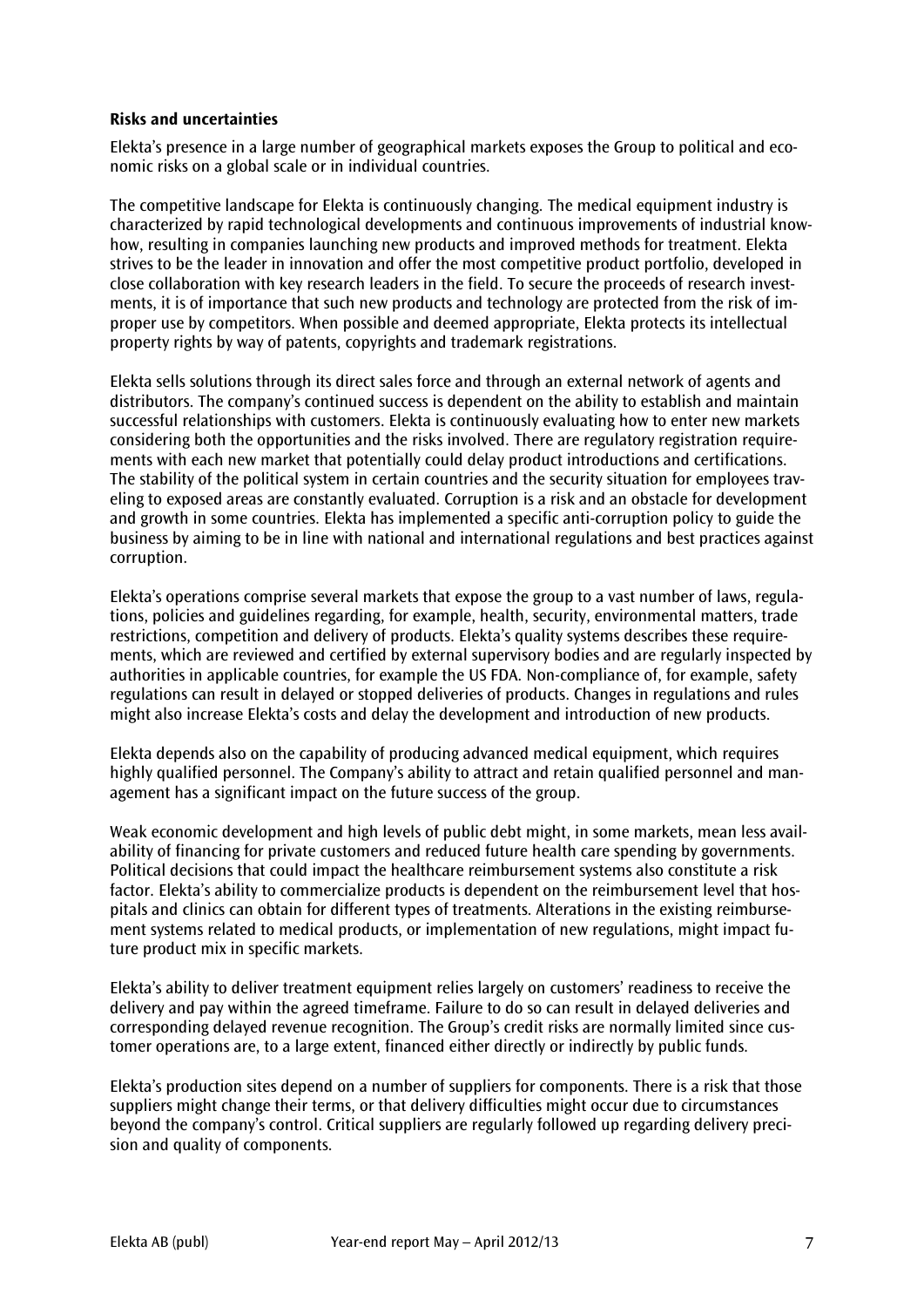In its operations, Elekta is subject to a number of financial risks primarily related to exchange rate fluctuations. In the short-term, the effect of currency movements is reduced through forward contracts. Hedging is conducted on the basis of expected net sales over a period of up to 24 months. The scope of the hedging is determined by the Company's assessment of currency risks. Risk management is regulated through a financial policy established by the Board of Directors. Overall responsibility for handling the Group's financial risks, and developing methods and guidelines for dealing with financial risks, rests with executive management and the finance function. For more detailed information regarding these risks, please see Note 2 in the annual report 2011/12.

Stockholm, June 5, 2013

Tomas Puusepp President and CEO

*This report has not been reviewed by the company's auditors.*

#### **Conference call**

Elekta will host a telephone conference at 10:00 – 11:00 CET on June 5, with President and CEO Tomas Puusepp and CFO Håkan Bergström.

To take part in the conference call, please dial in about 5-10 minutes in advance and use the access code 931950.

Swedish dial-in number: +46 (0)8 5052 0110, UK dial-in number: +44 (0)20 7162 0077, US dial-in number: + 1 334 323 6201.

The telephone conference will also be broadcasted over the internet (listen only). Please use the link: [http://webeventservices.reg.meeting-stream.com/78327\\_elekta](http://webeventservices.reg.meeting-stream.com/78327_elekta)

#### **Financial information**

Interim report May – July 2013/14 September 3, 2013 Annual General Meeting 2013 September 3, 2013 Interim report May – October 2013/14 December 4, 2013

#### **For further information, please contact:**

Håkan Bergström, CFO, Elekta AB (publ) +46 8 587 25 547, hakan.bergstrom@elekta.com

Johan Andersson, Director Investor Relations, Elekta AB (publ) +46 8 587 25 415, [johan.anderssonmelbi@elekta.com](mailto:johan.anderssonmelbi@elekta.com)

#### **Elekta AB (publ)**

Corporate registration number 556170-4015 Kungstensgatan 18 – Box 7593 – SE 103 93 Stockholm, Sweden

The above information is such that Elekta AB (publ) shall make public in accordance with the Securities Market Act and/or the Financial Instruments Trading Act. The information was published at 07:30 CET on June 5, 2013.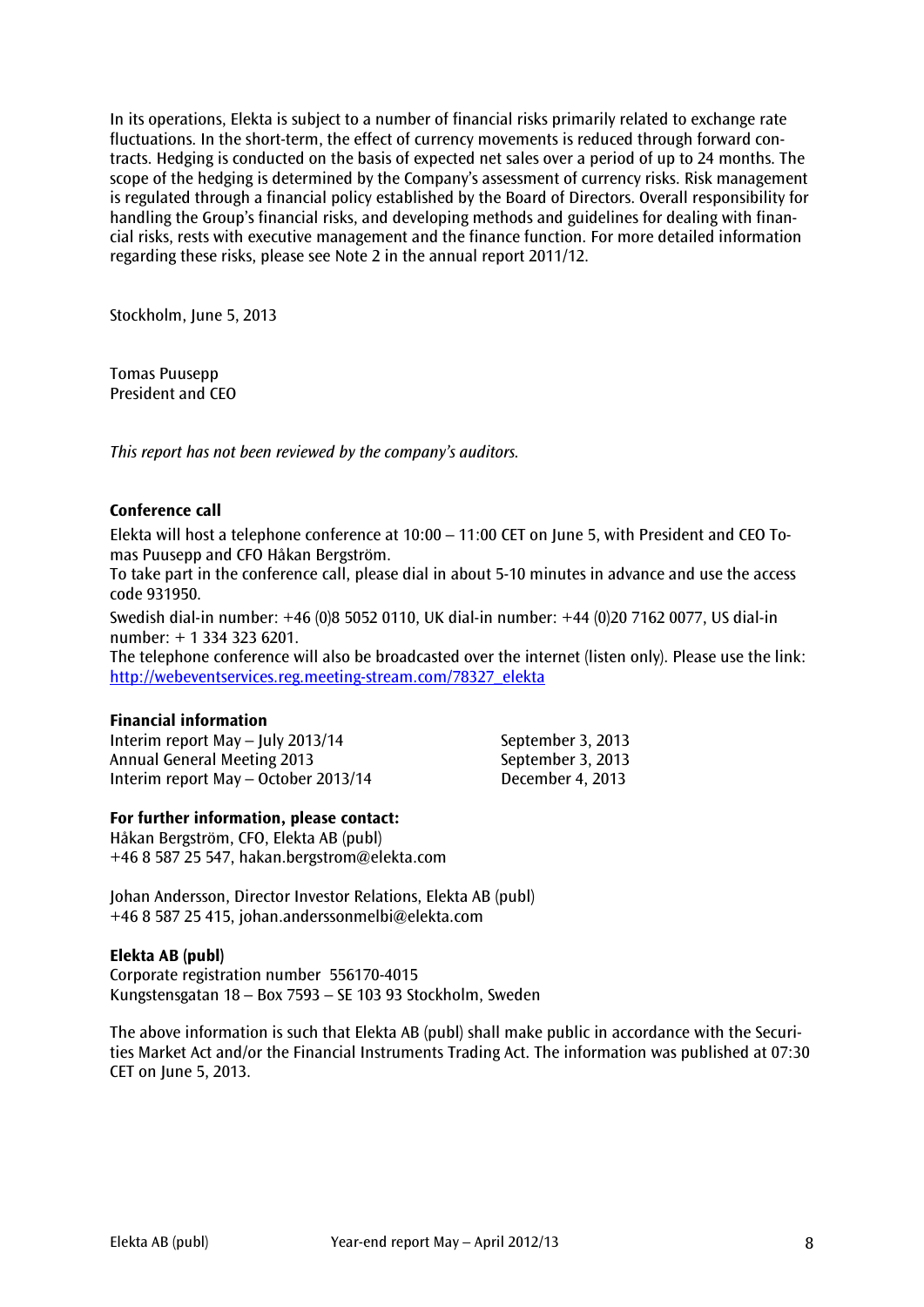#### **Accounting principles**

This interim report is prepared, with regard to the Group, according to IAS 34 and the Swedish Annual Accounts Act and, with regard to the Parent Company, according to the Swedish Annual Accounts Act and RFR 2. The accounting principles applied correspond to those presented in the Annual Report 2011/12 with exceptions related to a limited number of revised standards and interpretations which are effective and applied from the fiscal year 2012/13. The changes have not had any material impact on the financial reports.

| <b>Exchange rates</b> |            |           | Average rate |               | <b>Closing rate</b> |         |        |  |
|-----------------------|------------|-----------|--------------|---------------|---------------------|---------|--------|--|
|                       |            | May - Apr | May - Apr    | <b>Change</b> | Apr 30,             | Apr 30, | Change |  |
| Country               | Currency   | 2012/13   | 2011/12      |               | 2013                | 2012    |        |  |
| Euroland              | 1 EUR      | 8.586     | 9.019        | $-5%$         | 8.575               | 8.900   | $-4%$  |  |
| <b>Great Britain</b>  | 1 GBP      | 10.510    | 10.514       | $0\%$         | 10.162              | 10.943  | $-7%$  |  |
| Japan                 | $1$ $ PY $ | 0.080     | 0.084        | $-5%$         | 0.067               | 0.084   | $-20%$ |  |
| <b>United States</b>  | 1 USD      | 6.676     | 6.604        | 1%            | 6.560               | 6.721   | $-2%$  |  |

Regarding foreign group companies, order bookings and income statement are translated at average exchange rates for the reporting period while order backlog and balance sheet are translated at closing exchange rates.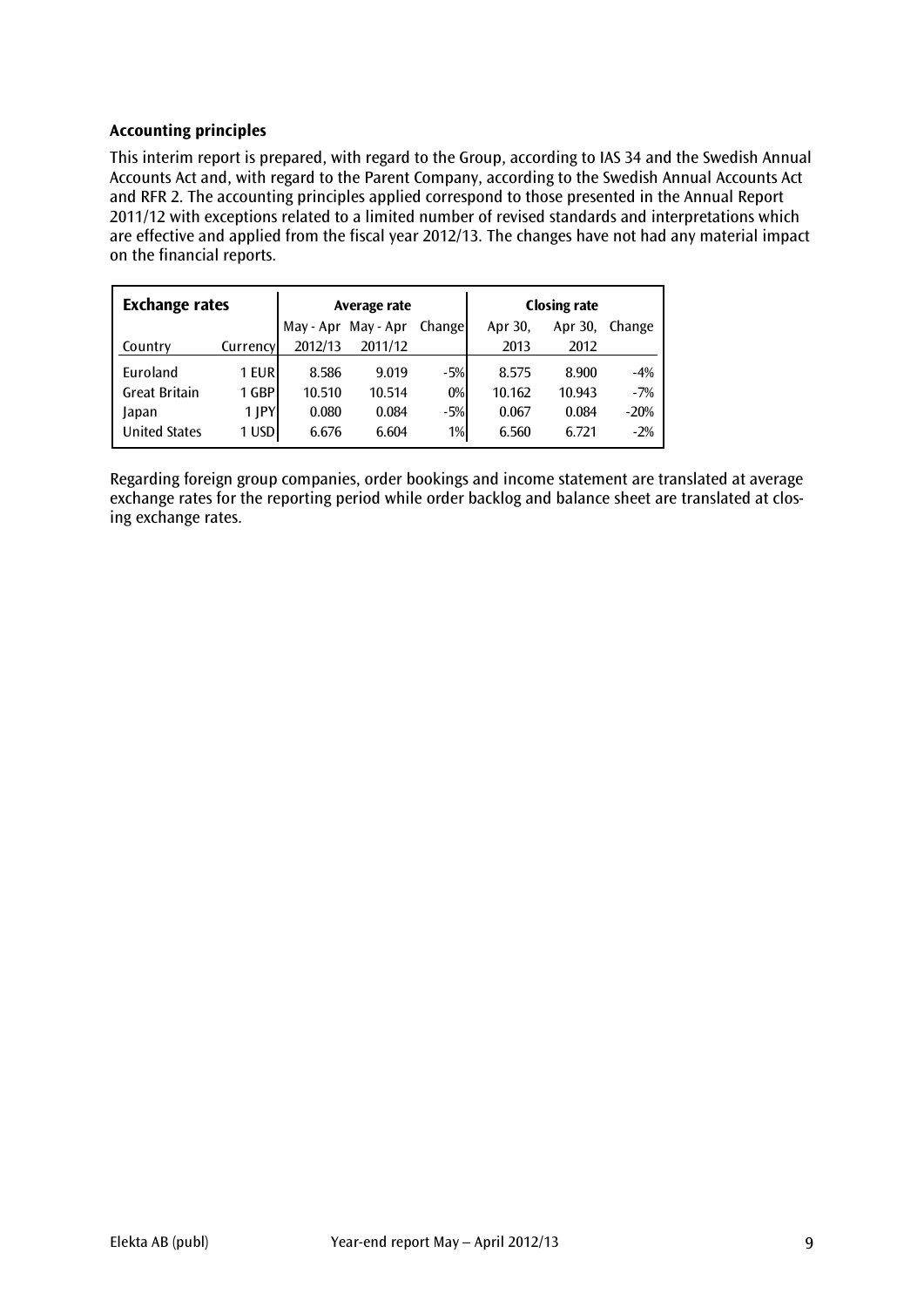#### **CONSOLIDATED INCOME STATEMENT AND STATEMENT OF COMPREHENSIVE INCOME**

| <b>SEK M</b>                                        | 3 months     | 3 months  | 12 months    | 12 months         |
|-----------------------------------------------------|--------------|-----------|--------------|-------------------|
|                                                     | Feb - Apr    | Feb - Apr | May - Apr    | May - Apr         |
| <b>INCOME STATEMENT</b>                             | 2012/13      | 2011/12   | 2012/13      | 2011/12           |
| Net sales                                           | 3,731        | 3,119     | 10,339       | 9,048             |
| Cost of products sold                               | $-1,933$     | $-1,601$  | $-5,557$     | $-4,831$          |
| <b>Gross income</b>                                 | 1,798        | 1,518     | 4,782        | 4,217             |
| Selling expenses                                    | $-265$       | $-299$    | $-1,147$     | $-1,084$          |
| Administrative expenses                             | $-215$       | $-195$    | $-878$       | $-754$            |
| R&D expenses                                        | $-140$       | $-161$    | $-715$       | $-604$            |
| Exchange rate differences                           | 7            | 7         | 16           | 62                |
| <b>Operating result before non-recurring items</b>  | 1,185        | 870       | 2,058        | 1,837             |
| Transaction and restructuring costs                 | 0            | $-92$     | 0            | $-168$            |
| Net gain from divested business                     |              | $-3$      |              | 180               |
| Other non-recurring items                           | $-22$        |           | $-46$        |                   |
| <b>Operating result</b>                             | 1,163        | 775       | 2,012        | 1,849             |
| Result from participations in associates            | -6           | 3         | $-29$        | $-1$              |
| Interest income                                     | 8            | 10        | 32           | 45                |
| Interest expenses and similar items                 | $-64$        | $-53$     | $-223$       | $-200$            |
| Exchange rate differences                           | 9            | 3         | 8            | 15                |
| Income before tax                                   | 1,110        | 738       | 1,800        | 1,708             |
| Income taxes                                        | $-263$       | $-197$    | $-449$       | -480              |
| Net income                                          | 847          | 541       | 1,351        | 1,228             |
| Net income attributable to:                         |              |           |              |                   |
| Parent Company shareholders                         | 843          | 544       | 1,340        | 1,227             |
| Non-controlling interests                           | 4            | $-3$      | 11           | 1                 |
|                                                     |              |           |              |                   |
| Earnings per share before dilution, SEK             | 2.21         | 1.43      | 3.52         | 3.26              |
| Earnings per share after dilution, SEK              | 2.22         | 1.42      | 3.52         | 3.23              |
|                                                     |              |           |              |                   |
| STATEMENT OF COMPREHENSIVE INCOME                   |              |           |              |                   |
| Net income                                          | 847          | 541       | 1,351        | 1,228             |
| Other comprehensive income:                         |              |           |              |                   |
| Revaluation of cash flow hedges                     | $-28$        | 31        | 34           | -94               |
| Translation differences from foreign operations     | $-1$         | 6         | $-345$       | 171               |
| Hedge of net investment                             | $\mathbf{1}$ | 4         | -81          | 9                 |
| Income tax relating to components of                |              |           |              |                   |
| other comprehensive income                          | 8            | $-10$     | $-5$         | 22                |
| Other comprehensive income for the period           | $-20$        | 31        | $-324$       | 108               |
| Comprehensive income for the period                 | 827          | 572       | 1,027        | 1,336             |
| Comprehensive income attributable to:               |              |           |              |                   |
| Parent Company shareholders                         | 823          | 574       | 1,016        | 1,335             |
| Non-controlling interests                           | 4            | $-2$      | 11           | 1                 |
|                                                     |              |           |              |                   |
| <b>RESULT OVERVIEW</b>                              |              |           |              |                   |
| <b>Operating result/EBIT</b>                        | 1,163        | 775       | 2,012        | 1,849             |
| Amortization<br><b>EBITA</b>                        | 59           | 55<br>830 | 239          | 205               |
|                                                     | 1,222        |           | 2,251        | 2,054             |
| Depreciation<br><b>EBITDA</b>                       | 30<br>1,252  | 27<br>857 | 110<br>2,361 | 90<br>2,144       |
|                                                     |              |           |              |                   |
| Non-recurring items                                 | $-22$        | $-95$     | -46          | $12 \overline{ }$ |
| Operating result/EBIT excluding non-recurring items | 1,185        | 870       | 2,058        | 1,837             |
| <b>EBITA excluding non-recurring items</b>          | 1,244        | 925       | 2,297        | 2,042             |
| <b>EBITDA excluding non-recurring items</b>         | 1,274        | 952       | 2,407        | 2,132             |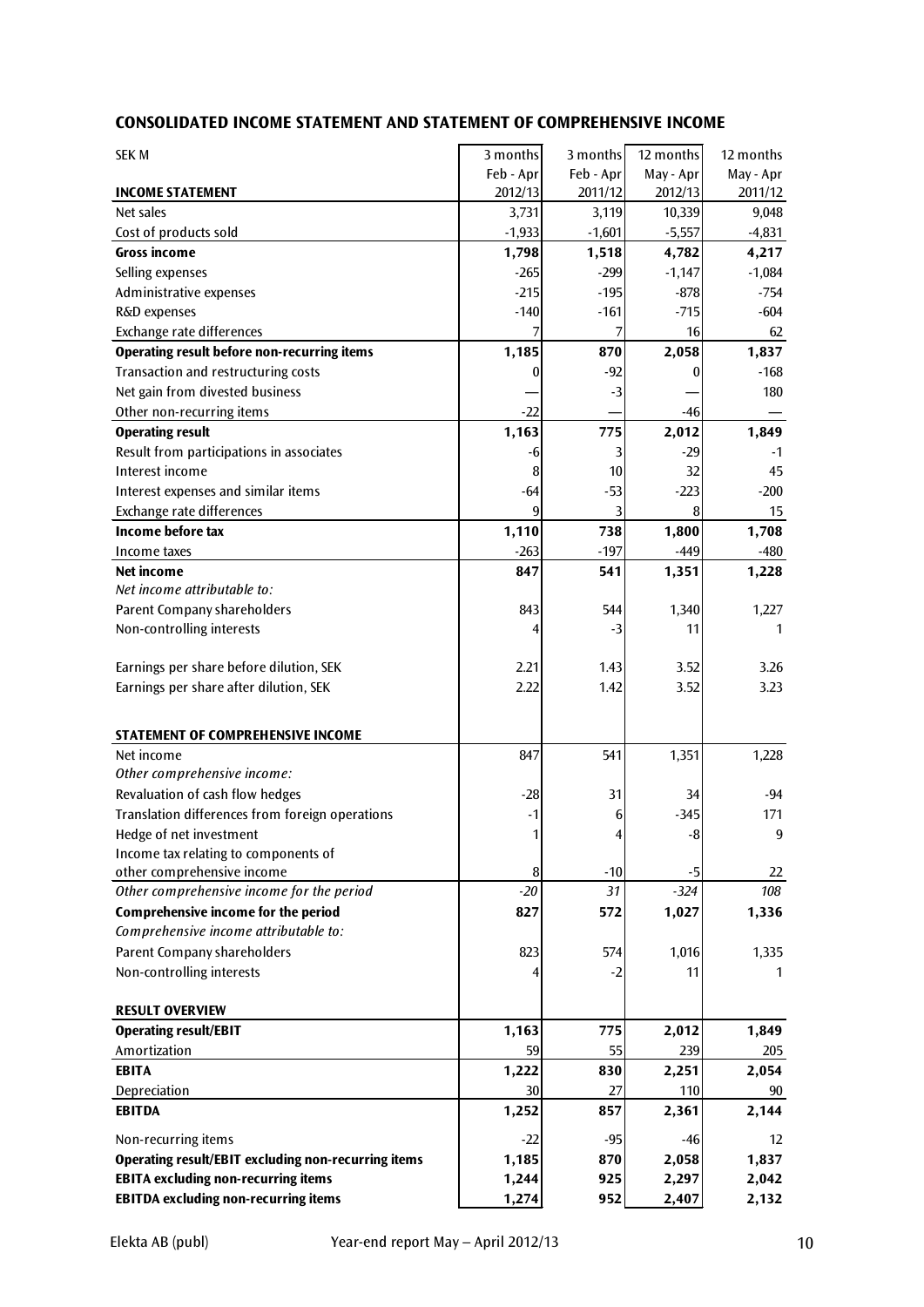|                                                     | 3 months  | 3 months  | 12 months | 12 months |
|-----------------------------------------------------|-----------|-----------|-----------|-----------|
| <b>CASH FLOW</b>                                    | Feb - Apr | Feb - Apr | May - Apr | May - Apr |
| <b>SEK M</b>                                        | 2012/13   | 2011/12   | 2012/13   | 2011/12   |
| Operating cash flow                                 | 1,229     | 718       | 1,894     | 1,576     |
| Change in working capital                           | $-54$     | $-467$    | $-24$     | $-641$    |
| Cash flow from operating activities                 | 1,175     | 251       | 1,870     | 935       |
| Continuous investments                              | $-218$    | $-120$    | $-578$    | $-432$    |
| <b>Cash flow after continuous investments</b>       | 957       | 131       | 1,292     | 503       |
| Business combinations and investments in associates | - 7       |           | $-84$     | $-3,166$  |
| <b>Cash flow after investments</b>                  | 950       | 132       | 1,208     | $-2,663$  |
| Cash flow from financing activities                 | 101       | 1,103     | $-380$    | 3,164     |
| Cash flow for the period                            | 1,051     | 1,235     | 828       | 501       |
| Exchange rate differences                           | $-39$     | - 51      | $-156$    | 31        |
| Change in cash and cash equivalents for the period  | 1,012     | 1,230     | 672       | 532       |

A policy change has been applied for the cash flow. Investments in capitalized development costs were previously reported as operating cash flow but are now reported as continuous investments. The figures for previous periods have been restated pro forma to enable comparability.

| <b>CHANGES IN EQUITY</b>                  | Apr 30, | Apr 30, |
|-------------------------------------------|---------|---------|
| <b>SEK M</b>                              | 2013    | 2012    |
| <b>Attributable to Elekta's owners</b>    |         |         |
| Opening balance                           | 4,999   | 3,832   |
| Comprehensive income for the period       | 1,016   | 1,335   |
| Incentive programs including deferred tax | -45     | 6       |
| <b>Exercise of warrants</b>               | 53      | 115     |
| Option value convertible loan             |         | 86      |
| Dividend                                  | $-476$  | $-376$  |
| Total                                     | 5,547   | 4,999   |
|                                           |         |         |
| Attributable to non-controlling interests |         |         |
| Opening balance                           | 11      |         |
| <b>Dividend</b>                           | -9      |         |
| <b>Business combination</b>               |         | 10      |
| Comprehensive income for the period       | 11      | 1       |
| Total                                     | 13      | 11      |
|                                           |         |         |
| <b>Closing balance</b>                    | 5,560   | 5,010   |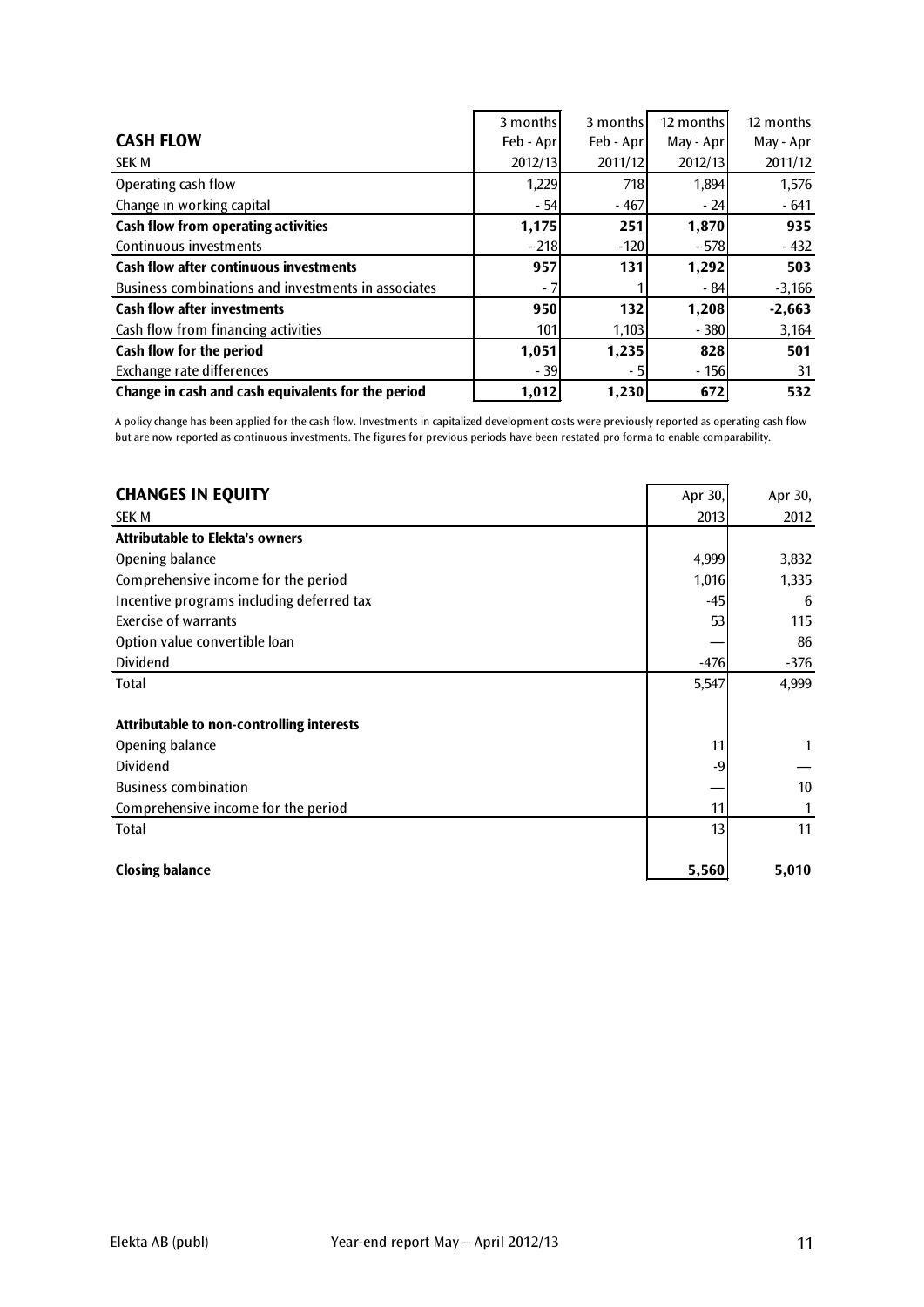### **CONSOLIDATED BALANCE SHEET**

| <b>SEK M</b>                            | Apr 30, | Apr 30, |
|-----------------------------------------|---------|---------|
|                                         | 2013    | 2012    |
| <b>Non-current assets</b>               |         |         |
| Intangible assets                       | 6,424   | 6,457   |
| Tangible fixed assets                   | 487     | 407     |
| <b>Financial assets</b>                 | 236     | 147     |
| Deferred tax assets                     | 92      | 233     |
| Total non-current assets                | 7,239   | 7,244   |
| <b>Current assets</b>                   |         |         |
| <b>Inventories</b>                      | 850     | 755     |
| Accounts receivable                     | 3,192   | 2,692   |
| Other current receivables               | 2,459   | 2,649   |
| Cash and cash equivalents               | 2,567   | 1,895   |
| <b>Total current assets</b>             | 9,068   | 7,991   |
| <b>Total assets</b>                     | 16,307  | 15,235  |
| Elekta's owners' equity                 | 5,547   | 4,999   |
| Non-controlling interests               | 13      | 11      |
| <b>Total equity</b>                     | 5,560   | 5,010   |
| <b>Non-current liabilities</b>          |         |         |
| Long-term interest-bearing liabilities  | 4,340   | 4,417   |
| Deferred tax liabilities                | 582     | 675     |
| Other long-term liabilities             | 148     | 192     |
| <b>Total non-current liabilities</b>    | 5,070   | 5,284   |
| <b>Current liabilities</b>              |         |         |
| Short-term interest-bearing liabilities | 212     | 113     |
| Accounts payable                        | 1,217   | 842     |
| <b>Advances from customers</b>          | 1,292   | 1,086   |
| Other current liabilities               | 2,956   | 2,900   |
| <b>Total current liabilities</b>        | 5,677   | 4,941   |
| <b>Total equity and liabilities</b>     | 16,307  | 15,235  |
| Assets pledged                          | 3       | 7       |
| <b>Contingent liabilities</b>           | 178     | 68      |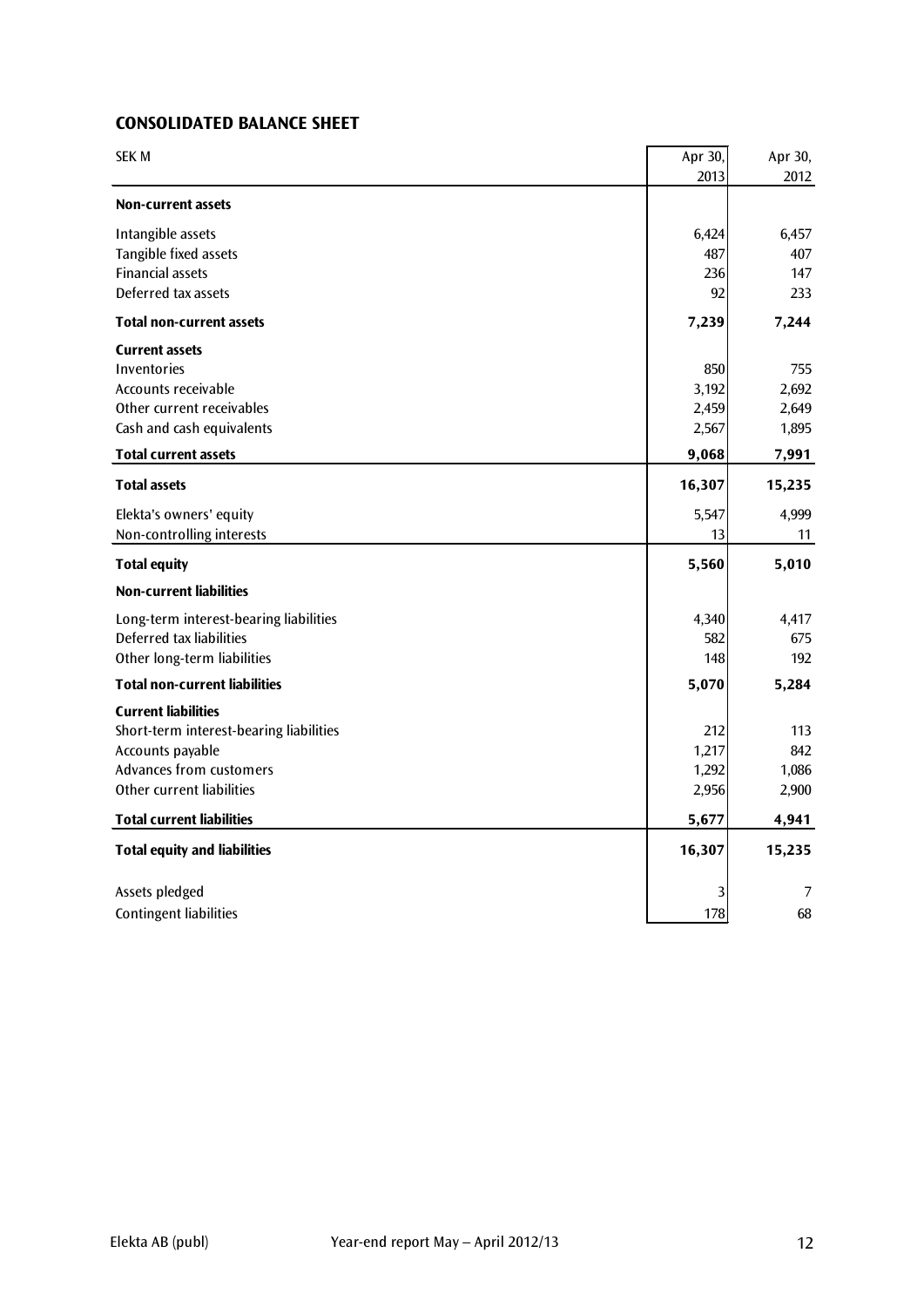| <b>KEY FIGURES</b>             | 12 months | 12 months | 12 months | 12 months | 12 months | 12 months |
|--------------------------------|-----------|-----------|-----------|-----------|-----------|-----------|
|                                | May - Apr | May - Apr | May - Apr | May - Apr | May - Apr | May - Apr |
|                                | 2007/08   | 2008/09   | 2009/10   | 2010/11   | 2011/12   | 2012/13   |
|                                |           |           |           |           |           |           |
| Order bookings, SEK M          | 5,882     | 7,656     | 8,757     | 9,061     | 10,815    | 12,117    |
| Net sales, SEK M               | 5,081     | 6,689     | 7,392     | 7,904     | 9,048     | 10,339    |
| Operating result, SEK M        | 650       | 830       | 1,232     | 1,502     | 1,849     | 2,012     |
| Operating margin before non-   |           |           |           |           |           |           |
| recurring items                | 13%       | 12%       | 17%       | 19%       | 20%       | 20%       |
| Operating margin               | 13%       | 12%       | 17%       | 19%       | 20%       | 19%       |
| Profit margin                  | 12%       | 12%       | 16%       | 19%       | 19%       | 17%       |
| Shareholders' equity, SEK M    | 1,813     | 2,555     | 3,244     | 3,833     | 5,010     | 5,560     |
| Capital employed, SEK M        | 3,262     | 4,182     | 4,283     | 4.714     | 9,540     | 10,112    |
| Equity/assets ratio            | 29%       | 32%       | 38%       | 43%       | 33%       | 34%       |
| Net debt/equity ratio          | 0.58      | 0.31      | $-0.04$   | $-0.13$   | 0.53      | 0.36      |
| Return on shareholders' equity | 23%       | 27%       | 30%       | 30%       | 29%       | 27%       |
| Return on capital employed     | 24%       | 24%       | 30%       | 35%       | 28%       | 21%       |

| <b>DATA PER SHARE</b>          | 12 months | 12 months | 12 months | 12 months    | 12 months  | 12 months  |
|--------------------------------|-----------|-----------|-----------|--------------|------------|------------|
|                                | May - Apr | May - Apr | May - Apr | May - Apr    | May - Apr  | May - Apr  |
|                                | 2007/08   | 2008/09   | 2009/10   | 2010/11      | 2011/12    | 2012/13    |
|                                |           |           |           |              |            |            |
| Earnings per share             |           |           |           |              |            |            |
| before dilution, SEK           | 1.12      | 1.50      | 2.27      | 2.76         | 3.26       | 3.52       |
| after dilution, SEK            | 1.11      | 1.50      | 2.25      | 2.73         | 3.23       | 3.52       |
| Cash flow per share            |           |           |           |              |            |            |
| before dilution, SEK           | $-0.76$   | 1.58      | 2.63      | 1.31         | $-7.07$    | 3.17       |
| after dilution, SEK            | $-0.76$   | 1.58      | 2.60      | 1.30         | $-7.01$    | 3.17       |
| Shareholders' equity per share |           |           |           |              |            |            |
| before dilution, SEK           | 4.93      | 6.92      | 8.74      | 10.22        | 13.19      | 14.55      |
| after dilution, SEK            | 5.01      | 6.92      | 9.38      | 10.61        | 13.31      | 14.55      |
| Average number of shares       |           |           |           |              |            |            |
| before dilution, 000s          | 368,798   | 368,114   | 368,832   | 373,364      | 376,431    | 380,672    |
| after dilution, 000s           | 369,917   | 368,114   | 371,780   | 378,028      | 380,125    | 380,672    |
| Number of shares at closing    |           |           |           |              |            |            |
| before dilution, 000s          | 366,281   | 368,498   | 371,181   | $374,951$ *) | 378,991 *) | 381,270 *) |
| after dilution, 000s           | 368,979   | 368,498   | 383,580   | 383,618      | 384,284    | 381,270    |

In September 2012 a 4:1 share split was conducted. The data per share and number of shares has been restated pro forma.

\*) Number of registered shares at closing exluding treasury shares (1 554 228 per 2013-04-30 and average 1 847 454).

| Data per quarter      | 01      | 02      | 03      | 04      | 01      | 02      | 03      | 04      | 01      | 02      | 03      | 04      |
|-----------------------|---------|---------|---------|---------|---------|---------|---------|---------|---------|---------|---------|---------|
| <b>SEK M</b>          | 2010/11 | 2010/11 | 2010/11 | 2010/11 | 2011/12 | 2011/12 | 2011/12 | 2011/12 | 2012/13 | 2012/13 | 2012/13 | 2012/13 |
| Order bookings        | .889    | 2.238   | .914    | 3.020   | .700    | 2.702   | 2.784   | 3.629   | 2.252   | 2.972   | 2,856   | 4.037   |
| Net sales             | .627    | .879    | .822    | 2.576   | 1,428   | .936    | 2,565   | 3,119   | .695    | 2,485   | 2.428   | 3,731   |
| Operating profit      | 153     | 302     | 296     | 751     | 92      | 385     | 597     | 775     | 63      | 400     | 386     | 1,163   |
| <b>Cash flow from</b> |         |         |         |         |         |         |         |         |         |         |         |         |
| operating activities  |         | 268     | 310     | 435     | 215     | 154     | 315     | 251     | -88     | 525     | 258     | 1.175   |

| Order bookings growth based    |         |         |         |         |         |          |          |           |           |           |         |         |
|--------------------------------|---------|---------|---------|---------|---------|----------|----------|-----------|-----------|-----------|---------|---------|
| on unchanged exchange rates    | 01      | 02      | 03      | 04      | 01      | 02       | 03       | 04        | 01        | 02        | O3I     | 04      |
|                                | 2010/11 | 2010/11 | 2010/11 | 2010/11 | 2011/12 | 2011/12  | 2011/12  | 2011/12   | 2012/13   | 2012/13   | 2012/13 | 2012/13 |
| North and South America        | 0%      | 9%      | 79%     | $-14%$  | 9%      | $8\% *$  | $1\%$ *) | $20\%$ *) | $28\%$ *  | $13\%$ *) | $-11%$  | 9%      |
| Europe, Middle East and Africa | 41%     | $-16%$  | $-25%$  | 35%     | -24%    | $31\%$ * | $34\%$ * | $-8\% *$  | $-3\%$ *) | $4\%$ *)  | $-5%$   | 29%     |
| lAsia Pacific                  | 16%     | 42%     | $-5%$   | 25%     | 38%     | $6\% *$  | $-4\% *$ | 19% *)    | $11\%$ *  | $17\%$ *) | 53%     | 9%      |
| Group                          | 19%     | 7%      | 7%      | 9%      | 2%      | 14% *)   | $11\%$ * | $11\%$ *) | 13% *)    | $11\%$ *) | 6%      | 15%     |

\*) excluding Nucletron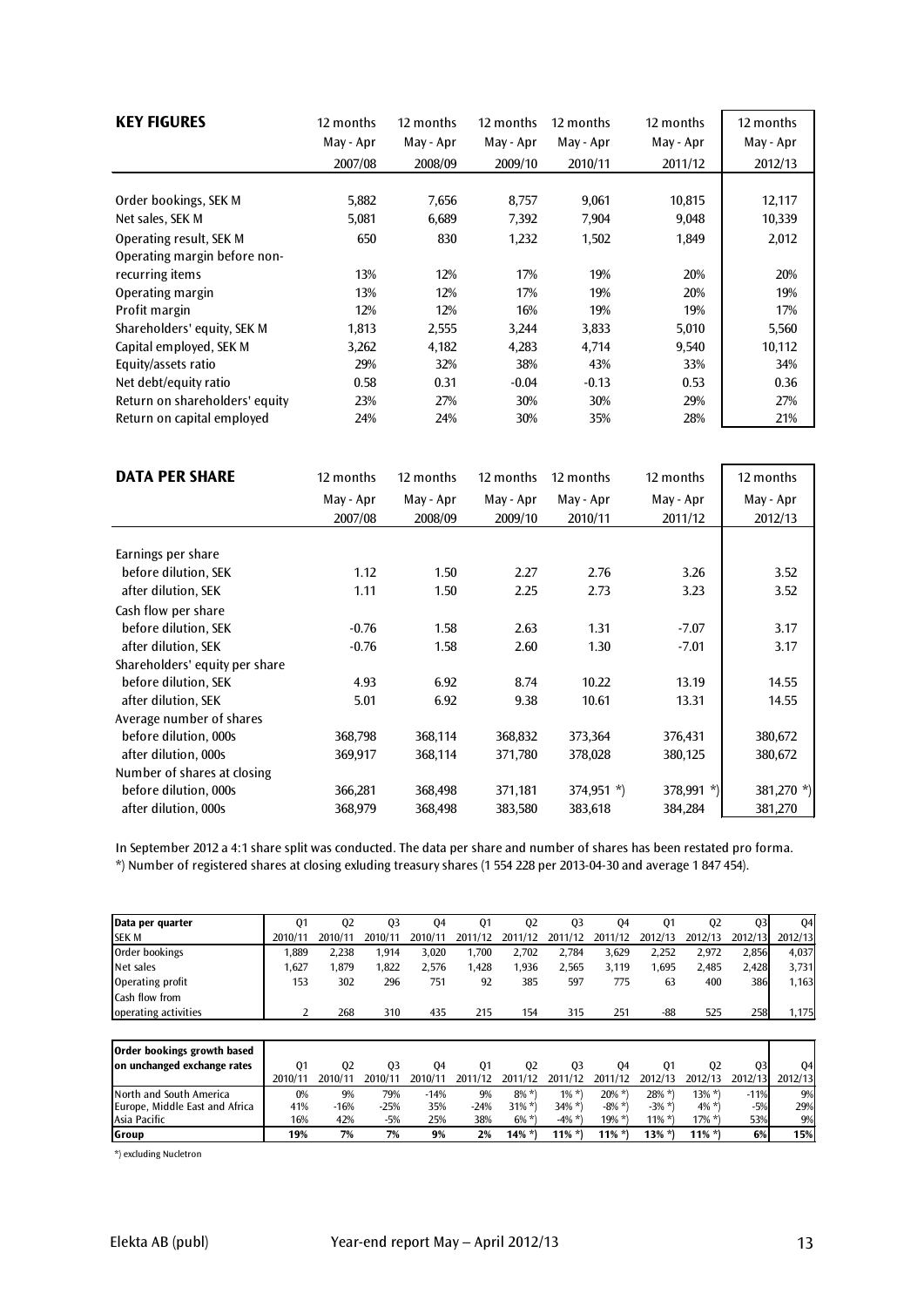#### **Segment reporting**

Elekta applies geographical segmentation. Order bookings, net sales and contribution margin for respective region are reported to Elekta's CFO and CEO (chief operating decision makers). In the regions' operating expenses cost of products sold and expenses are directly attributable to the respective region reported. Global costs for R&D, marketing, management of product supply centers and Parent Company are not allocated per region. Currency exposure is concentrated to product supply centers. The majority of exchange differences in operations are reported in global costs.

#### **Segment reporting**

| May-Apr 2012/13                             |               | Europe,     |              |             |           |
|---------------------------------------------|---------------|-------------|--------------|-------------|-----------|
|                                             | North and     | Middle East | Asia Pacific | Group total | $%$ of    |
| <b>SEKM</b>                                 | South America | and Africa  |              |             | net sales |
| Net sales                                   | 3,521         | 3,561       | 3,257        | 10,339      |           |
| Operating expenses                          | $-2,277$      | $-2,266$    | $-2,210$     | $-6,753$    | 65%       |
| <b>Contribution margin</b>                  | 1.244         | 1,295       | 1,047        | 3,586       | 35%       |
| Contribution margin, %                      | 35%           | 36%         | 32%          |             |           |
| Global costs                                |               |             |              | $-1,528$    | 15%       |
| Operating result before non-recurring items |               |             |              | 2,058       | 20%       |
| Non-recurring items                         |               |             |              | -46         |           |
| <b>Operating result</b>                     |               |             |              | 2,012       | 19%       |
| Net financial items                         |               |             |              | $-212$      |           |
| Income before tax                           |               |             |              | 1,800       |           |

| May-Apr 2011/12                             |               | Europe.     |              |             |           |
|---------------------------------------------|---------------|-------------|--------------|-------------|-----------|
|                                             | North and     | Middle East | Asia Pacific | Group total | $%$ of    |
| <b>SEK M</b>                                | South America | and Africa  |              |             | net sales |
| Net sales                                   | 3,122         | 3,206       | 2,720        | 9,048       |           |
| Operating expenses                          | $-1,981$      | $-2,095$    | $-1,854$     | $-5,930$    | 66%       |
| <b>Contribution margin</b>                  | 1,141         | 1,111       | 866          | 3,118       | 34%       |
| Contribution margin, %                      | 37%           | 35%         | 32%          |             |           |
| Global costs                                |               |             |              | $-1.281$    | 14%       |
| Operating result before non-recurring items |               |             | 1,837        | 20%         |           |
| Non-recurring items                         |               |             |              | 12          |           |
| <b>Operating result</b>                     |               |             |              | 1,849       | 20%       |
| Net financial items                         |               |             |              | $-141$      |           |
| Income before tax                           |               |             |              | 1,708       |           |

Elekta's operations are characterized by significant quarterly variations in delivery volumes and product mix, which have a direct impact on net sales and profits. This is accentuated when the operation is split into segments as is the impact of currency fluctuations between the years.